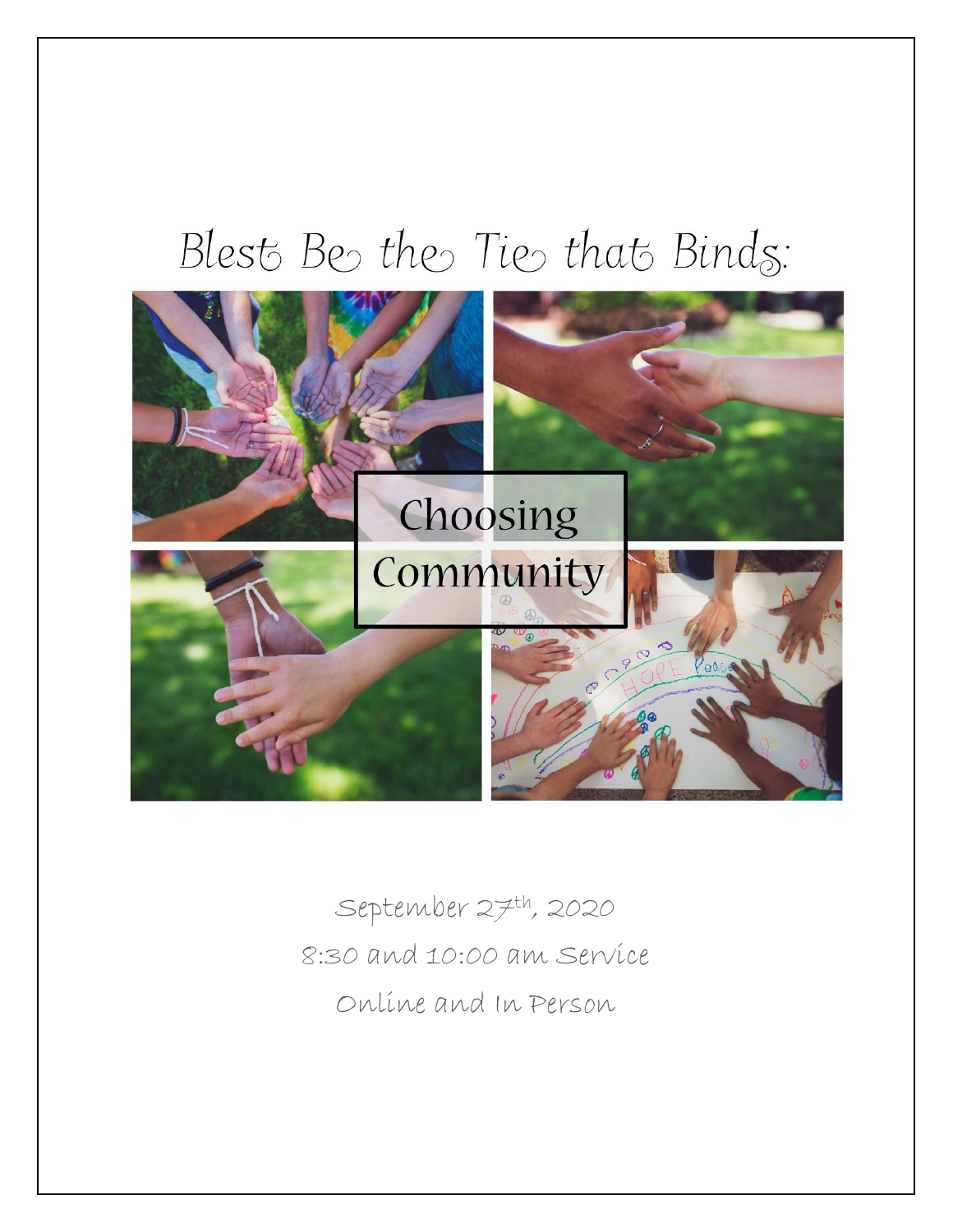# PARK RIDGE COMMUNITY CHURCH

# BLEST BE THE THE THAT BINDS: STEPHEN MINISTRY SUNDAY SPEAKING THE TRUTH SEPTEMBER 27TH, 2020

### **WELCOME!**

*We hope worship today nurtures your heart and transforms your mind. At PRCC, we realize we need each other and commit to pray for each other. We reach out in love and compassion to a world in need, knowing we are a work in progress. No matter who you are, where you are on life's journey, you are welcome here.*

#### **WORDS OF WELCOME**

#### **PRELUDE**

#### **\*CALL TO WORSHIP**

Two are better than one, because they have a good reward for their toil. For if they fall, one will lift up the other.

#### **Blest be the tie that binds!**

Again, if two lie together, they keep warm; but how can one keep warm alone? A threefold cord is not quickly broken.

#### **Blest be the tie that binds!**

Jesus gathered a band of followers: some fishermen, some tax collectors, some beggars...

## and He created community!

### **Blest be the tie that binds!**

God gathers us together: diverse people of all sorts...and God creates community! **Blest be the tie that binds!**

#### **PRAYER OF CONFESSION**

God calls us to live according to rules and boundaries that build community. **But sometimes we find it hard to remember what they are.** God calls us to live in a way that builds caring and compassion in community.

**But greed and self-interest can get in the way, so we need to be reminded of the guidelines.**

God calls us to speak the truth in love,

#### **But too often we find ourselves speaking without a spirit of love or truth.**

God, when we forget the way, when we choose to ignore the rules and guidelines of being a covenant community.

**forgive us, lead us back to the Way of peace, justice, and truth.**

*A time of silent prayer*

#### **ASSURANCE OF PARDON**

God's justice and mercy expand beyond our understanding. God's abundant love brings forgiveness and a new start. We are loved, we are forgiven. **Thanks be to God! Hallelujah!**

#### **\*PASSING THE PEACE**

**FIRST LESSON Ephesians 4:15-16, 25, 29-32** 

**CHILDREN'S MESSAGE** 

**JOYS AND CONCERNS**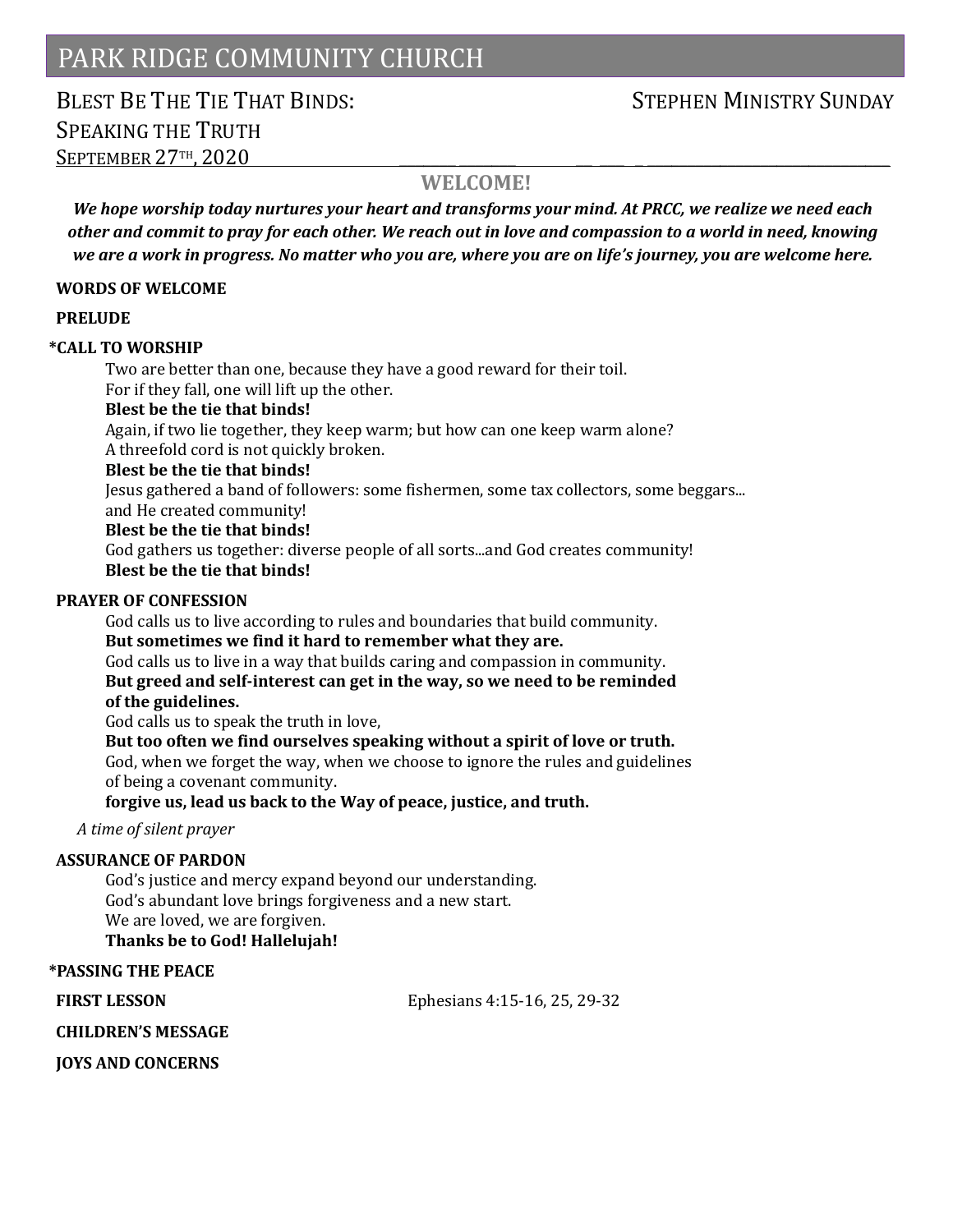#### **PASTORAL PRAYER & THE LORD'S PRAYER**

*Our Father, who art in Heaven, hallowed be thy name. Thy kingdom come, thy will be done, on Earth as it is in Heaven. Give us this day our daily bread and forgive us our debts, as we forgive our debtors. And lead us not into temptation but deliver us from evil. For thine is the kingdom and the power and the glory forever. Amen.*

#### **MUSICAL INTERLUDE**

**PREACHING LESSON Matthew 9:35-10:1** 

 This is the Word of God.  **Thanks be to God.**

**SERMON Building Up Building Up** Rev. Carol Hill & Liz Swanson

#### **COMMISSIONING 2020 CLASS OF STEPHEN MINISTERS**

**Vows of the Congregation**

**Blessings of the Stephen Ministers**

#### **Prayer of Dedication**

**God, we ask you to take the Stephen Ministers into your care. You have blessed them with particular gifts and talents and have provided them with an opportunity to learn more about assisting and supporting your people. May they serve you with the power of the Holy Spirit; may they be quick to serve, patient in listening, willing to share themselves with people. Give to us thankful hearts for them and show them in times of stress and in times of calm a special measure of your mercy and joy. Keep them strong in the faith you have given them for the sake of Jesus, who cares for all of us in every way forever. Amen**

#### **OFFERTORY**

#### **TIME OF REFLECTION**

#### **\*PRAYER OF THANKSGIVING**

**Creator God, we who have been given much, now share what we have with the world. We offer these gifts of time talent and treasure out of our desire to build a better community. May the offering of these gifts change us**

**who give them. May the offering of these gifts change the world in which we live. We offer them in your name, God of our abundance. Amen.**

#### **\*BENEDICTION**

We have gathered as a community,

**we have shared words about how we live in community.** We have gathered as a community, **we have learned, grown, served, and played together.** We go forth as a community, **Commissioned to share God's love and compassion with the wider communities where we live and work.**

Go with God: Parent, Child, and Spirit. One God in Community!

*\* INDICATES TO PLEASE RISE IN BODY AND SPIRIT, IF ABLE* **BOLD INDICATES TO SPEAK ALOUD IN ONE VOICE, IF ABLE**

*\*DURING OUR TIME TOGETHER, PLEASE FEEL FREE TO STAND AND SING ALOUD AS YOU ARE CALLED TO.*

LEADING US IN WORSHIP – SEPTEMBER 27, 2020

\_\_\_\_\_\_\_\_\_\_\_\_\_\_\_\_\_\_\_\_\_\_\_\_\_\_\_\_\_\_\_\_\_\_\_\_\_\_\_\_\_\_\_\_\_\_\_\_\_\_\_\_\_\_\_\_\_\_\_\_\_\_\_\_\_\_\_\_\_\_\_\_\_\_\_\_\_\_\_\_\_\_\_\_\_\_\_\_\_\_\_\_\_\_\_\_\_\_\_\_\_\_\_\_\_\_\_\_\_\_\_\_\_\_\_\_\_\_\_\_\_\_\_\_\_\_\_\_\_\_\_\_\_\_\_\_\_\_\_\_\_\_\_\_\_

Pastor Mollie Foster, Associate Minister Angie & Andrew Weber, Musicians Liz Swanson, Director of Pastoral Services

Rev. Carol Hill, Senior Minister Sasha Gerritson, Director of Music Ministries

Thank you to our Ushers: Cindy Kilimmeck, Paula Mack, Jan Steiner, George Skoog, and Sharon Kemerer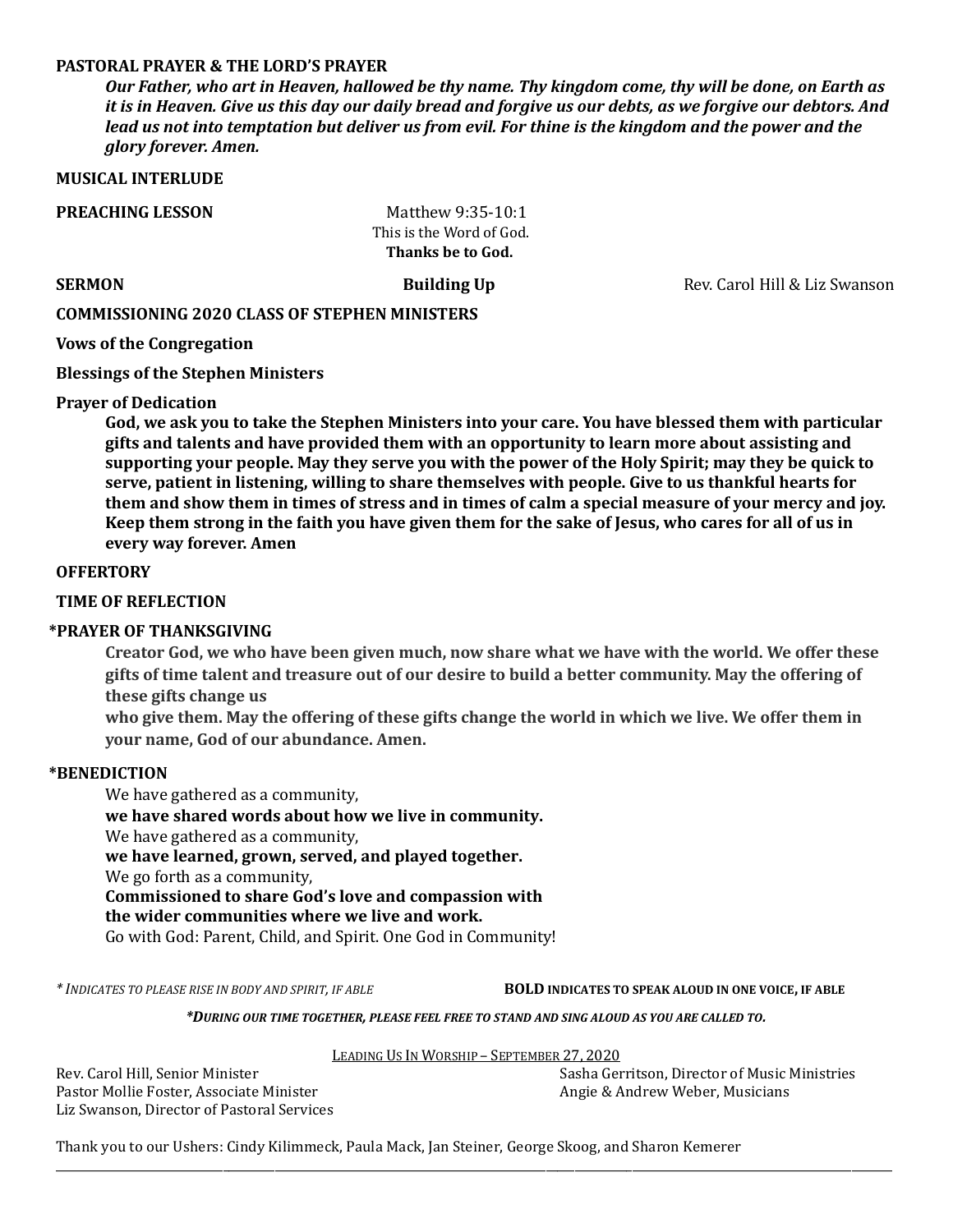#### **MEET OUR NEW STEPHEN MINISTERS!**

Stephen Ministry equips people to provide confidential, Christian care to individuals who are experiencing challenges in their lives. Could you benefit from confidential, one to one care and support of a Stephen Minister? If the answer is yes or if you need more information about Stephen Ministry please talk with a staff member or Stephen Leader, Ginny Feurer, Anita Rifkind, Peggy Fergus or Katie Reboletti.





*Stephen Ministry means listening and allowing someone that is hurting to heal through God's grace. Everyone has been there at one time or another. I think right now, people need to be heard and to find peace more than ever. I feel so blessed to have been part of this Stephen Ministry group.*



# **Sarah Odeshoo**

*I became involved with Stephen Ministry because I want to help people when they are experiencing challenges in their life and need someone to provide them with Christian focused care, concern and support. Through compassionate listening and being there to comfort and support them, they will be better able to work through their difficulties.*



# **Carrie Plach**

*Becoming a Stephen Minister is very important to me. I'm very passionate in my love for Christ and excited to have gone through the Stephen Ministry training. I'm pleased to have the knowledge and skill necessary as I strive to help others. I look forward to listening and holding the hand of anyone in need.*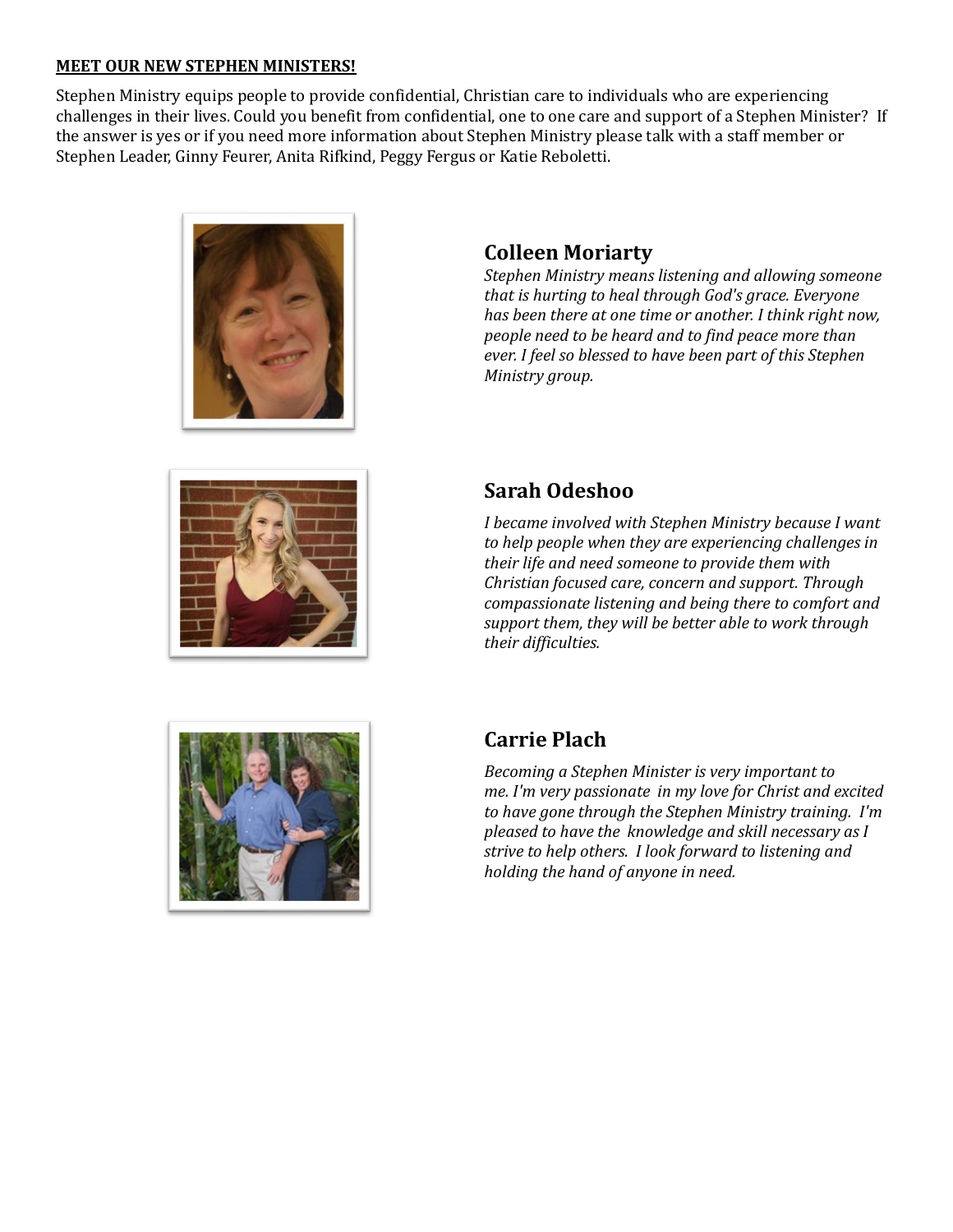

# **John Sasser**

*Several years ago, I experienced a difficult situation that left me with confusing and overwhelming emotions. I was able to connect with a Stephen Minister who listened and encouraged me as I worked through clarifying the emotions so I could see a path forward.*

*Now, with the training and the support of our Stephen Ministry team, I look forward to being able to support others as they cope with life's challenges.*





# **Naomi Siebert**

*I am so grateful to be a part of this ministry and to be able to walk alongside someone who is in need of love and support as they journey through life. I am humbled at this opportunity and blessed to be a part of this caring outreach.*

## **Karen Webster**

*Leaning on God, finding comfort in the Holy Spirit, has served me well as I faced life's curve balls. Becoming a Stephen's Minister is an opportunity to walk with another in their journey.*

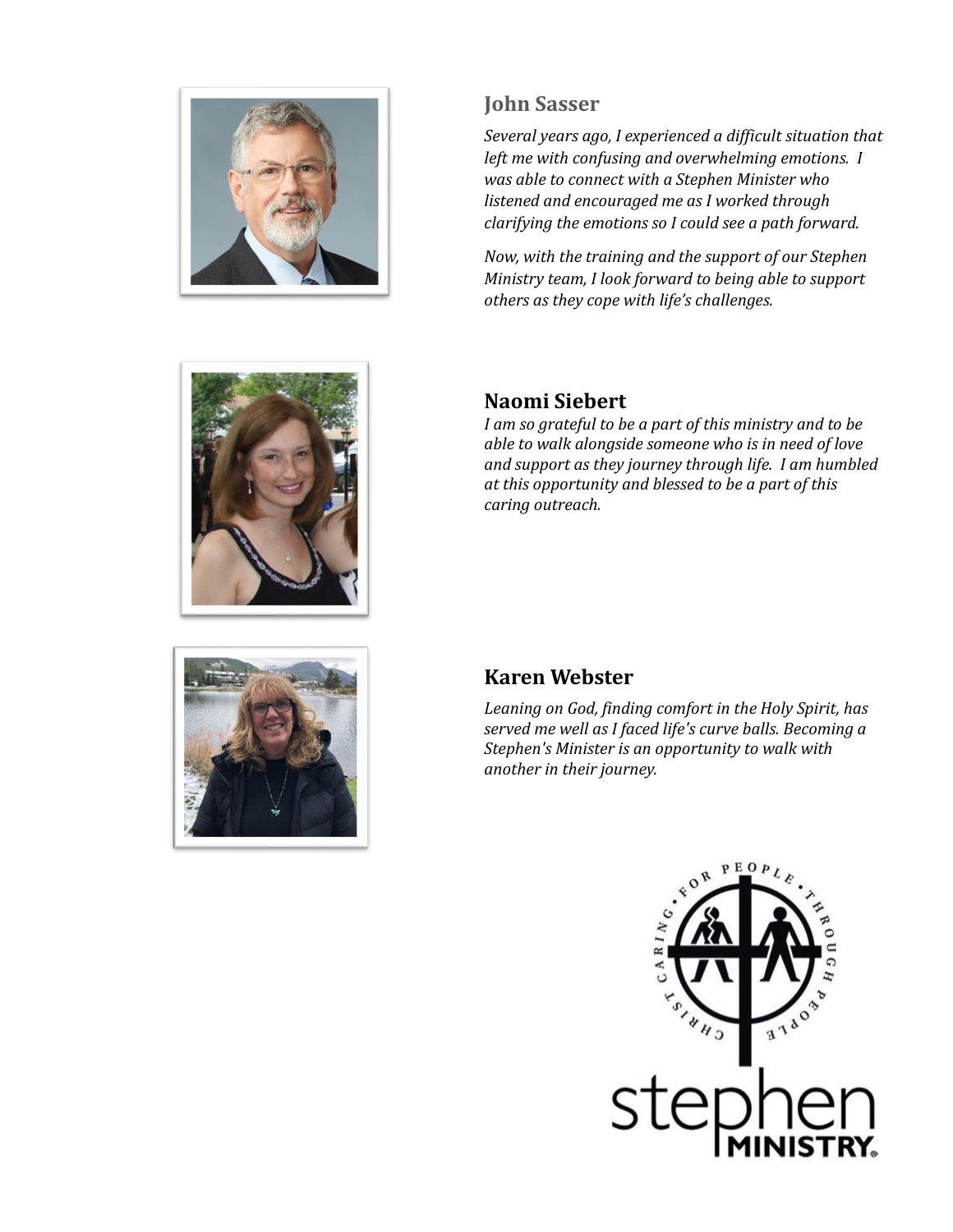# ANNOUNCEMENTS

#### **OCTOBER GARDEN SERVICES**

We will be offering two outdoor services at 8:30 am and 10:00 am with livestreaming available. If you would like to join us in person, please visit the Sunday Worship page on our website to sign up.

[https://www.parkridgecommunitychurch.org/sunday-worship.](about:blank) 

#### **DIY BIBLE STUDY**

To accommodate a variety of schedules and our ever-changing realities, we will offer an all new form of Bible Study this year! DIY Bible Study will correspond with our preaching series. There will be a Study Guide available on our website https://www.parkridgecommunitychurch.org/diybiblestudy OR printed out for you (upon request).

#### **SOCIAL JUSTICE TEAM VIDEO DISCUSSION- September 27th at 7 pm**

Join us once again as we gather via zoom to discuss the undertaking of a 3<sup>rd</sup> grade teacher in 1968 to explain racism to her students. There are two videos, "Eye of the Storm" and "Frontline – A Class Divided" that we will discuss. Both can be found on YouTube for free.

#### **COMING SOON FROM TH SOCIAL JUSTICE TEAM**

Unique, Colorful, Social Justice Lawn Signs Featuring wording from Micah 6:8

### **Do Justice. Love Kindness. Walk Humbly.**



The colorful, double sided 24 x 18-inch signs come with a sturdy stand. They will be available soon at a suggested donation of \$15. If you would like to reserve a sign for your yard, please contact Luan Zoellner at [lzoellner@ameritech.net.](about:blank)

#### **BIBLE STUDY WITH PASTOR CAROL**

Join Pastor Carol as we begin a 30-week journey through the scriptures using the Disciple Bible Study series. This series will begin on September 16 and conclude in the middle of May, covering Genesis through Revelation. We will meet virtually using the Zoom platform. Each participant should have a Study Manual. They are \$33 from the Church office, or you may order your own online. This manual and your Bible are the only items you'll need for this study. We will watch a brief video together each Wednesday and have discussion. There are daily assigned readings, but if you cannot complete the assignments, please come to class anyway!



#### **SUNDAY SCHOOL TEACHER MEETING**

Thursday, October 1st at 6 pm, zoom option available. Please contact Shelley for details at [sundayschool@parkridgecommunitychurch.org.](mailto:sundayschool@parkridgecommunitychurch.org)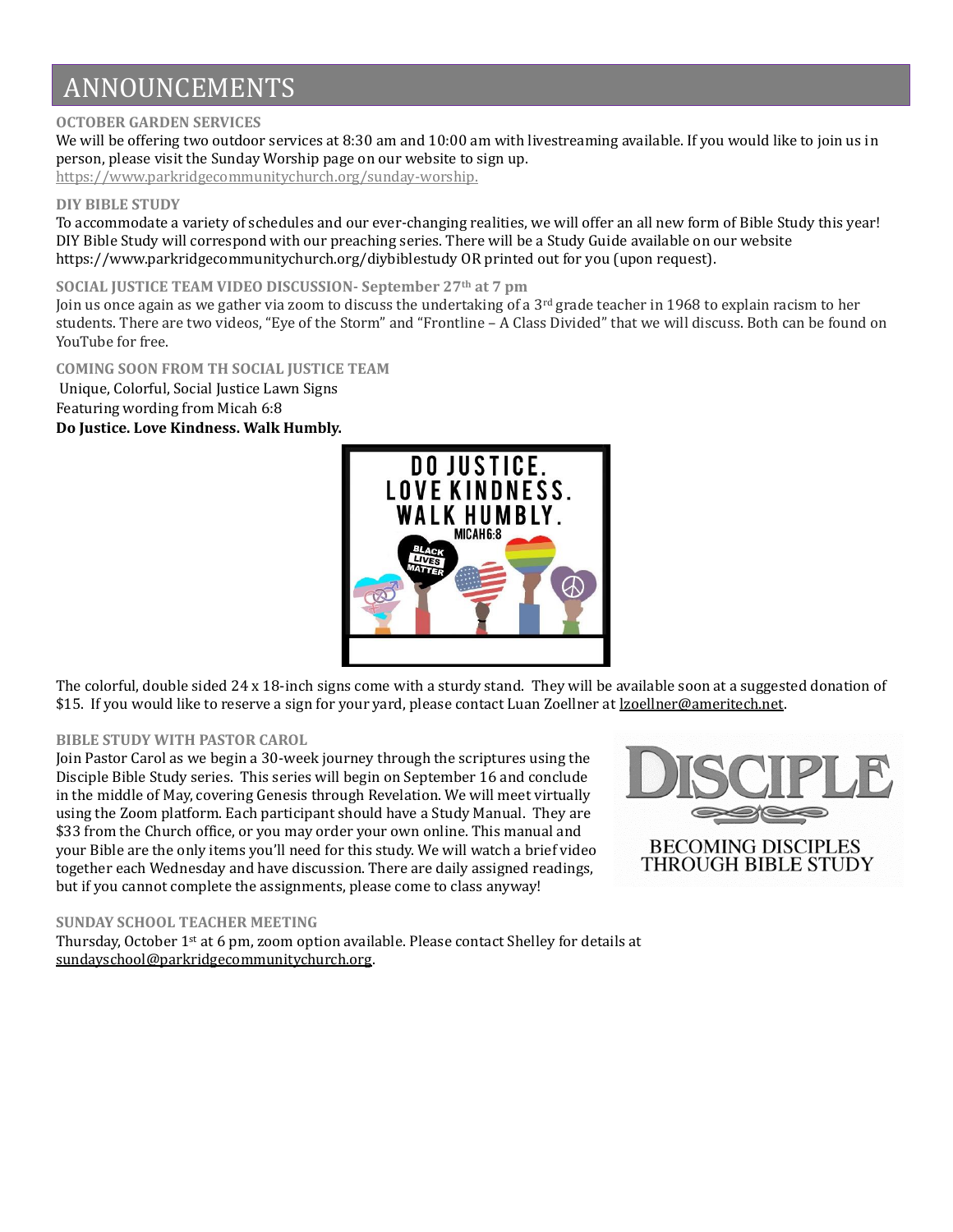#### **SENIOR PALS**

A new initiative to pair individuals in our congregation with a "Senior Pal" is beginning. Not only is this a way to ensure that regular contact with our seniors is maintained, but it is also a way to build a connection between people of different ages. Senior Pals connects people for a regular but safe social interaction and are being formed now. Senior Pals reach out to each other by phone, email, sending a note, marking special occasions or doing whatever works for the two of you. Senior Pals is an opportunity to build a relationship with someone to share and celebrate the wisdom of different generations. Being connected and engaged with each other is one of the many ways we share Christ's love. Consider sharing Christ's love as a Senior Pal.

If you would like to connect regularly with someone, please, call or email the church office or follow the link in CC News. If you need more information about this please connect with Kimberly Walters, Mike Proue or Liz Swanson.

#### **NEW MEMBER INFO SESSION**

The Welcome/Membership Committee will be holding an online Information Meeting on **Monday, Oct. 5** at **7:30 p.m**. If you are interested in joining our PRCC family or finding out more information about our church, contact the church office, Pastor Carol, or one of us and we will provide you with the link!

#### **CROP WALK 2020**

This year the Crop Walk will be held virtually on October 18th but we will still host fundraising events around town and would still greatly appreciate your support n our team page -

https://www.crophungerwalk.org/nilesil/Team/View/134903/ParkRidge-Community-Church. All of our fundraisers include dine in or carryout and will not require you to bring fliers. Fundraisers:

September 24th – City BBQ (all day!) October 7th – Graziano's (noon to 8 pm) October 13th – Chipotle (4 pm to 8 pm)

#### **PUMPKIN PATCH IMPORTANT DATES**

September 26th – Patch Set-Up at 9 am October 10th – Unload Pumpkins at 9 am October 11th – Wehman Band Concert in the Patch at 6:30 pm Visit https://www.parkridgecommunitychurch.org/pumpkin-patch to sign up to volunteer!



# **Cans of Care** Wednesdays

- 1. Buy/Collect items to donate to Food Pantry<br>2. Locate closest PRCC Cans of Care Collection Point<br>3. Drop Items into Collection Bin
- 

(Contact Church Office to arrange pick-up, if needed)